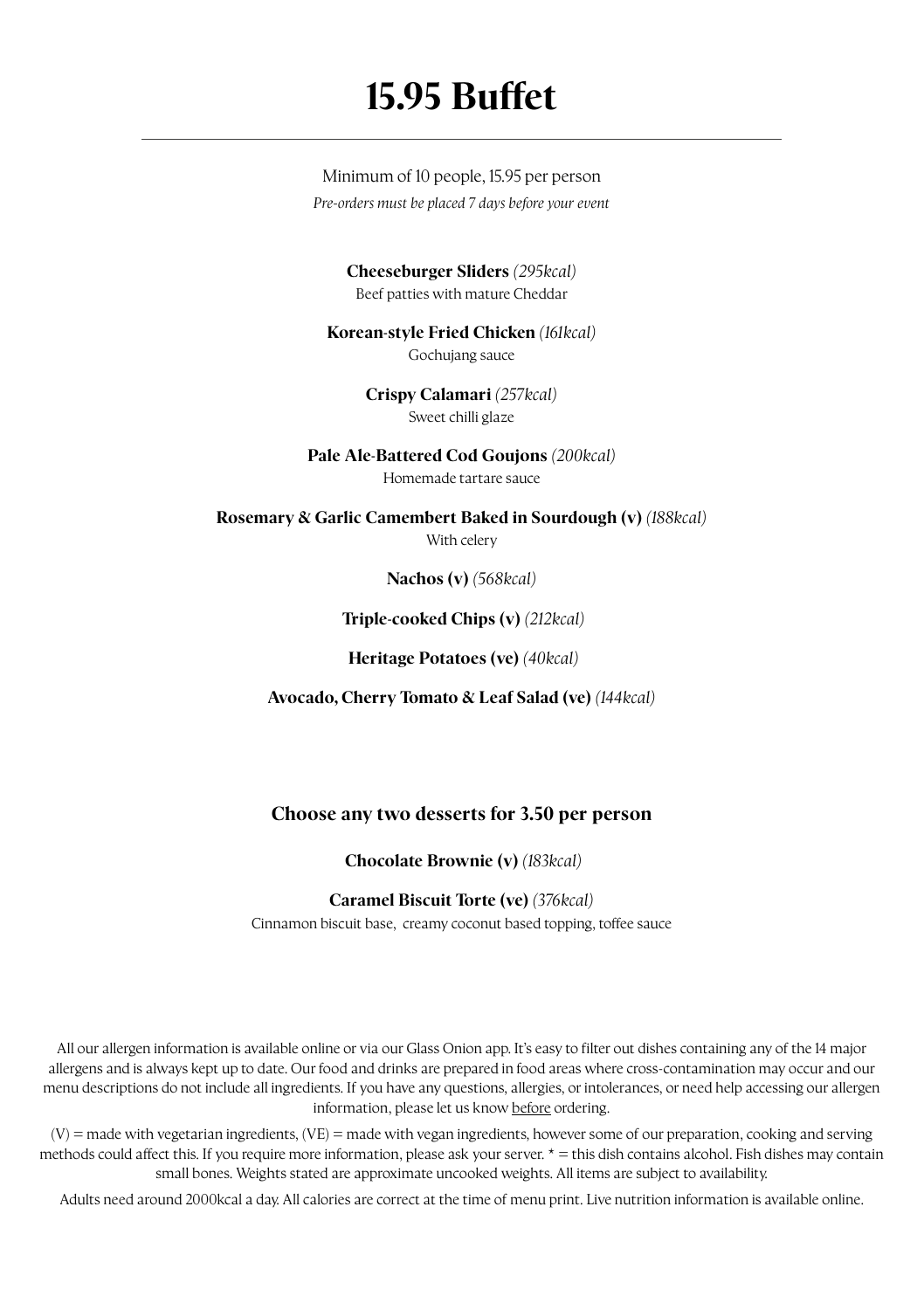# **20.95 Buffet**

Minimum of 10 people, 20.95 per person *Pre-orders must be placed 7 days before your event*

**Cheeseburger Sliders** Beef patties with mature Cheddar *(295kcal)*

> **Korean-style Fried Chicken** Gochujang sauce *(161kcal)*

**Crispy Calamari** Sweet chilli glaze *(257kcal)*

**Shallot Tarte Tatin\* (ve)** Rocket, herb dressing *(233kcal)*

**Miso-Glazed Aubergine\* (ve)**  Sticky coconut rice, crispy black cabbage *(145kcal)*

**Rosemary & Garlic Camembert Baked in Sourdough (v)** *(188kcal)* With celery

**Scotch Egg** Bloody mary ketchup\* and white truffle-infused oil *(393kcal)*

> **Smoked Salmon & Dill Fishcakes** Horseradish crème f raiche *(295kcal)*

**Chicken, Apricot and Tarragon Terrine** British apple & fig chutney, toasted sourdough *(174kcal)* 

> **Flat Bread & Houmous (ve)**  With a hot sauce drizzle *(344kcal)*

> > **Nachos (v)** *(568kcal)*

 **Triple-cooked Chips (v)** *(212kcal)*

 **Heritage Potatoes (ve)** *(40kcal)*

**Avocado, Cherry Tomato & Leaf Salad (ve)**  *(144kcal)*

### **Choose any two desserts for 3.50 per person**

**Chocolate Brownie (v)** *(183kcal)*

### **Caramel Biscuit Torte (ve)**

Cinnamon biscuit base, creamy coconut based topping, toffee sauce *(376kcal)*

All our allergen information is available online or via our Glass Onion app. It's easy to filter out dishes containing any of the 14 major allergens and is always kept up to date. Our food and drinks are prepared in food areas where cross-contamination may occur and our menu descriptions do not include all ingredients. If you have any questions, allergies, or intolerances, or need help accessing our allergen information, please let us know before ordering.

(V) = made with vegetarian ingredients, (VE) = made with vegan ingredients, however some of our preparation, cooking and serving methods could affect this. If you require more information, please ask your server.  $* =$  this dish contains alcohol. Fish dishes may contain small bones. Weights stated are approximate uncooked weights. All items are subject to availability.

Adults need around 2000kcal a day. All calories are correct at the time of menu print. Live nutrition information is available online.